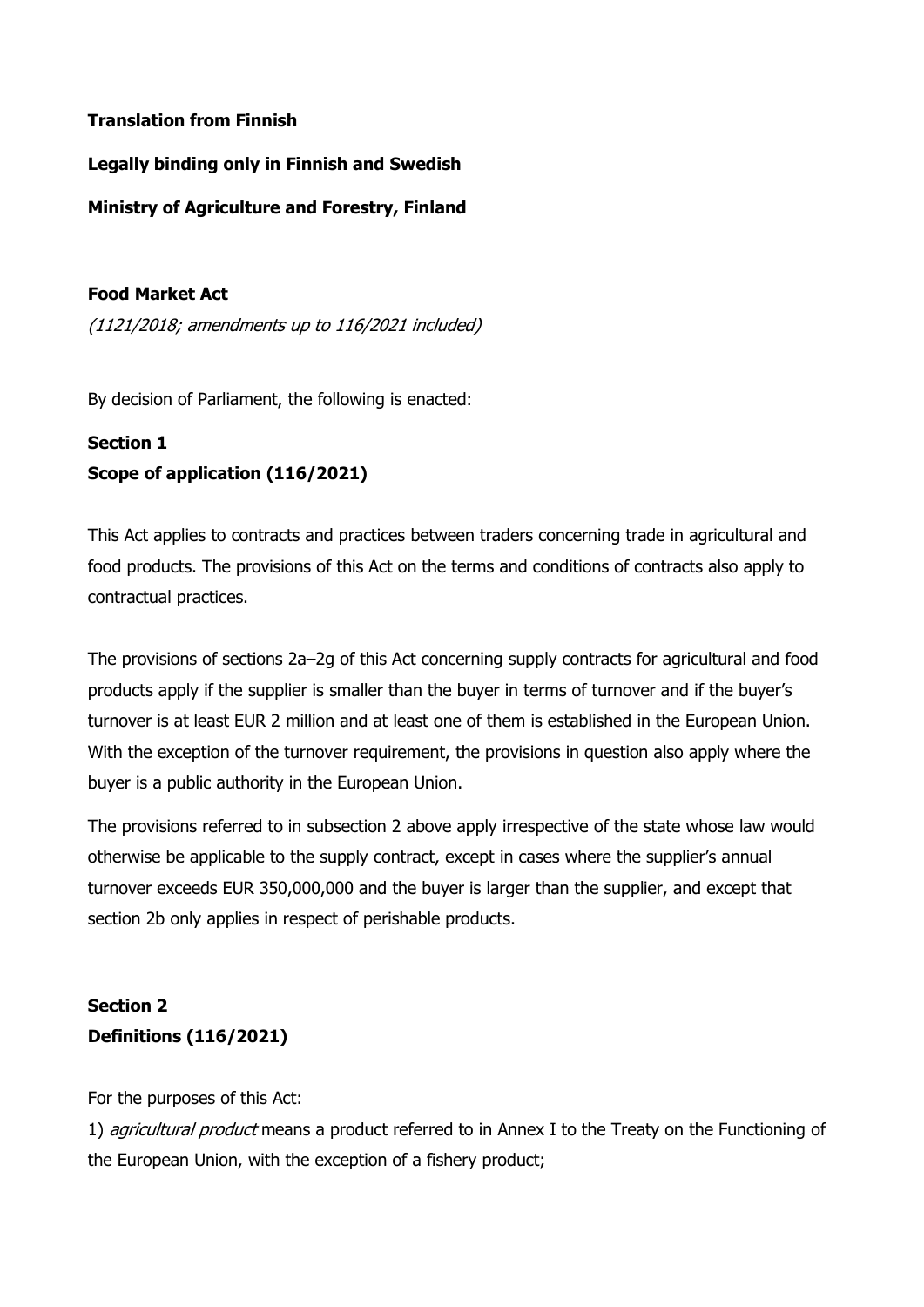2) medium-sized enterprise means an undertaking with 50 or more and no more than 250 employees and with an annual turnover or balance sheet total of more than EUR 10 million and an annual turnover of no more than EUR 50 million or an annual balance sheet total of no more than EUR 43 million;

3) *food* means a fishery product referred to in Annex I to the Treaty on the Functioning of the European Union and a product processed from agricultural and fishery products to be used as food;

4) *supplier* means an agricultural producer, natural person or legal person who sells agricultural or food products and a group thereof, irrespective of the place of establishment;

5) buyer means a natural or legal person, irrespective of the place of establishment, a public authority in the European Union and a group thereof who buys agricultural or food products;

6) *public authority* means a public authority, body governed by public law and a group thereof;

7) perishable product means an agricultural or food product that by its nature or at their stage of processing may become unfit for sale within 30 days after harvesting, production or processing;

8) Market Organisation Regulation means Regulation (EU) No 1308/2013 of the European Parliament and of the Council establishing a common organisation of the markets in agricultural products and repealing Council Regulations (EEC) No 922/72, (EEC) No 234/79, (EC) No 1037/2001 and (EC) No 1234/2007.

## Section 2a Payment periods (116/2021)

The buyer shall pay for the agricultural and food products no later than 30 days after the delivery date or the date on which the amount payable is confirmed, if this is later than the delivery date. Where the buyer confirms the amount payable, however, the payment period will start to run from the delivery date.

By way of derogation from subsection 1, where regular deliveries are agreed in the supply contract, the buyer shall pay for the agricultural and food products within 30 days after the end of an agreed delivery period or the date on which the amount payable is confirmed for the delivery period, if this is later than the end of the delivery period. Where the agreed delivery period is longer than one month, however, the payment period will begin one month after the beginning of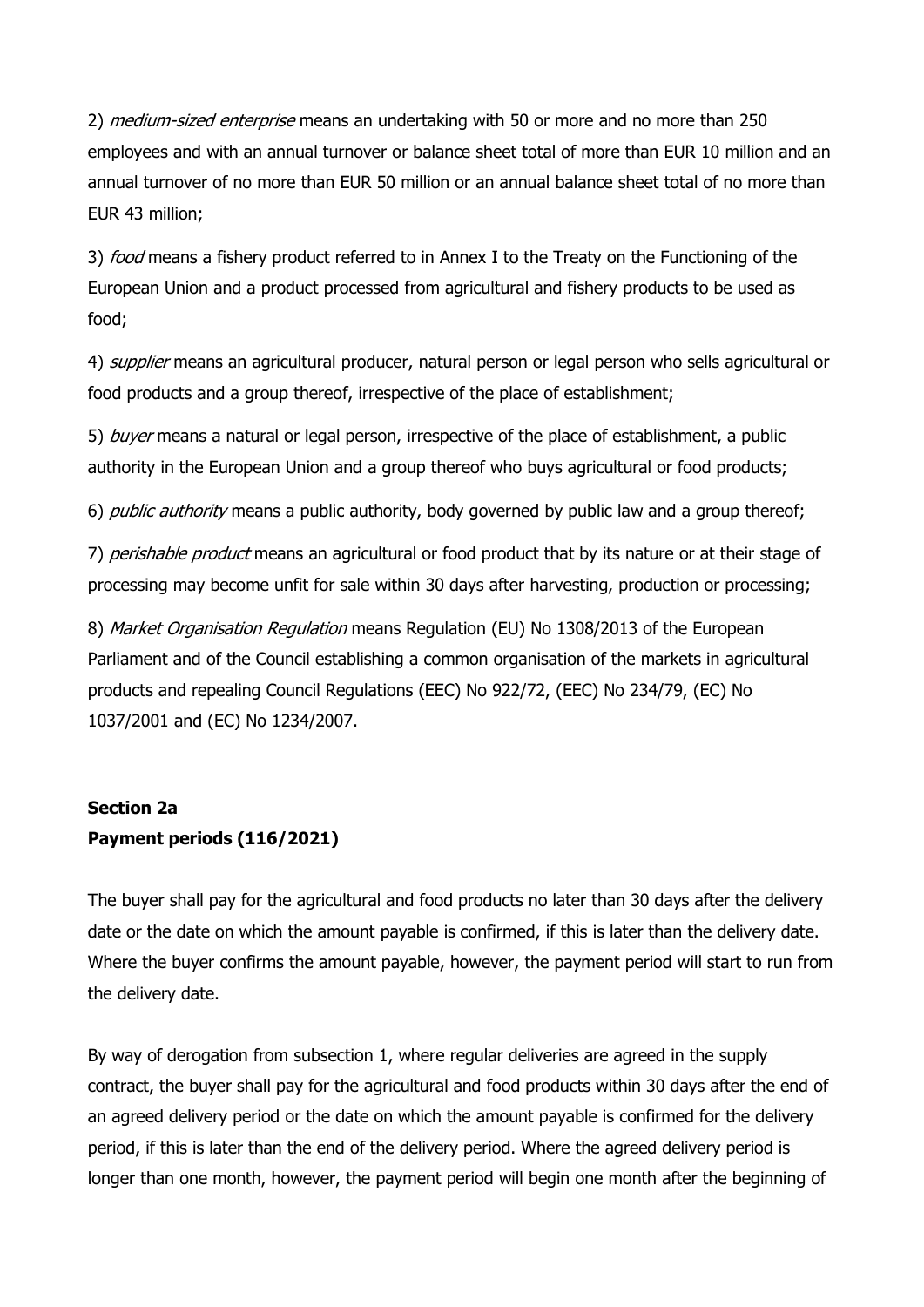the delivery period. Where the buyer confirms the amount payable, the payment period starts to run after the end of the agreed delivery period.

However, the payment period referred to in subsections 1 and 2 above may be up to 60 days if the product in question is not perishable and if this has been agreed in clear and unambiguous terms in the supply contract.

With the exception of the payment periods laid down in subsections 1–3, this section does not limit the application of the consequences of late payment laid down elsewhere by law and legal remedies available to the creditor, or the value-sharing clauses referred to in Article 172a of the Market Organisation Regulation. If the parties to the contract have not agreed on a due date for a claim or if the payment period under the contract is longer than that provided in subsections 1–3, the claim will nevertheless be deemed to have become due after the end of the maximum payment period laid down in this section.

The requirements referred to in this section do not apply to payments that:

1) are made by the buyer to the supplier in accordance with the school distribution scheme referred to in the Market Organisation Regulation;

2) are made by public entities providing healthcare referred to in Article 4, paragraph 4, subparagraph b of Directive 2011/7/EU of the European Parliament and of the Council on combating late payment in commercial transactions;

3) are related to contracts between suppliers of grapes or must for wine production and their direct buyers.

## Section 2b Cancellations of orders (116/2021)

The buyer shall not use a term or apply a practice under which it may cancel orders for products less than 30 days before the agreed delivery date.

### Section 2c

### Unilateral changes to terms (116/2021)

A contract shall not use a term or apply a practice under which the buyer may unilaterally change the terms of a supply contract for agricultural or food products that concern the frequency,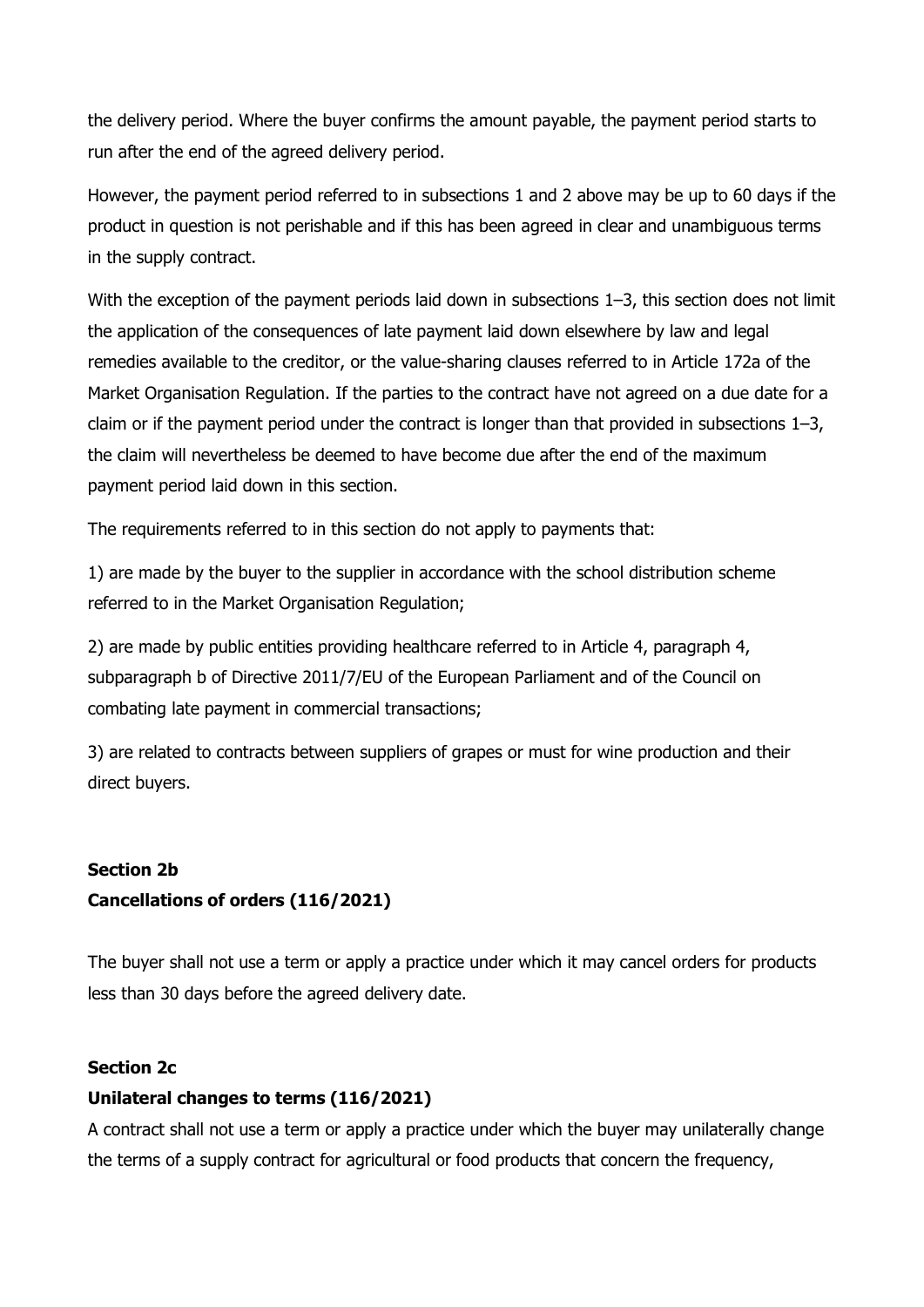method, place, timing or volume of the supply or delivery, or the quality standards, the terms of payment or the prices, or the provision of services referred to in section 2d, subsection 2.

## Section 2d Prohibited payments (116/2021)

A contract shall not use a term or apply a practice under which the buyer may demand from the supplier in respect of agricultural or food products:

1) a payment not related to sales;

2) a payment for deterioration or loss on the buyer's premises or upon transfer of ownership to the buyer, unless this is caused by the negligence or fault of the supplier;

3) compensation for the costs of examining customer complaints relating to sales, unless this is caused by the negligence or fault of the supplier.

Unless previously agreed in clear and unambiguous terms in the supply contract or in a subsequent contract between the supplier and the buyer, the buyer shall not demand a payment from the supplier in respect of agricultural or food products for:

1) stocking or displaying such products, listing them in the product range or placing them for sale;

2) selling on discount as part of the costs of sales promotion;

3) advertising or marketing;

4) costs of fitting out the premises used for sales.

If the buyer and supplier have agreed on the payments referred to in subsection 2, the buyer shall, upon request, provide the supplier with:

1) an estimate in writing of the payments per unit or in total;

2) in the situations referred to in section 2, subsections 1, 3 and 4, an estimate in writing of the costs and the grounds for the estimate;

3) in the situation referred to in section 2, subsection 2, an account of the planned sales promotion period and the expected volume of the products to be ordered at the discounted price.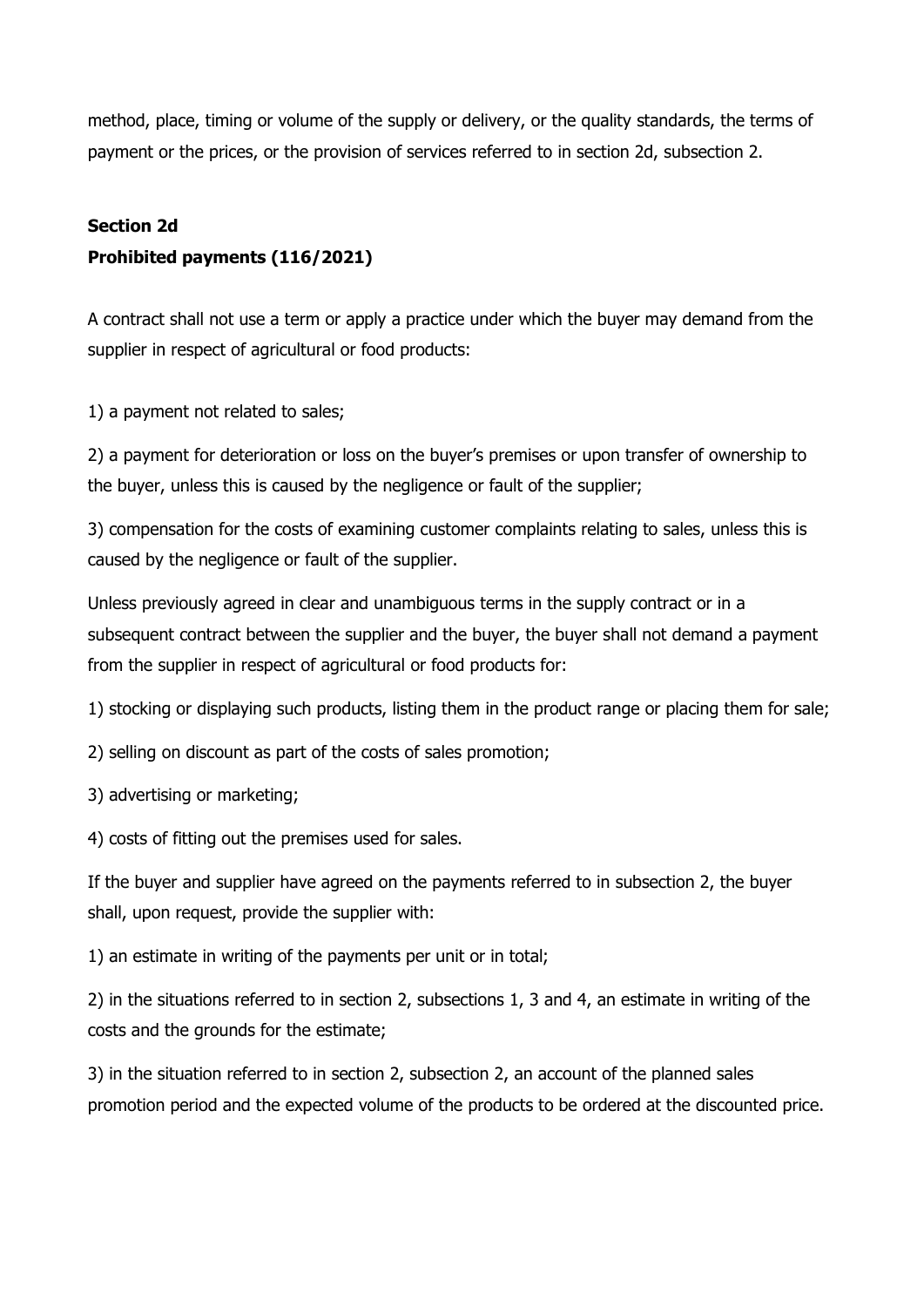## Section 2e Commercial retaliation (116/2021)

The buyer shall not remove products from the product range, reduce the volumes of products ordered, discontinue services it provides to the supplier or otherwise carry out or threaten to carry out acts of commercial retaliation against the supplier because the supplier exercises its contractual or legal rights, refers a matter to a public authority or cooperates with a public authority.

# Section 2f Returns (116/2021)

The buyer shall not return unsold agricultural or food products to the supplier without paying for them or for their disposal, unless previously agreed in clear and unambiguous terms in the supply contract or in a subsequent contract between the supplier and the buyer.

### Section 2g Written confirmation of the terms of a supply contract upon request (116/2021)

The buyer of agricultural or food products shall confirm the terms of the supply contract in writing at the request of the supplier. However, this does not apply to deliveries by a member of a producer organisation to the producer organisation where the statutes of that producer organisation or the rules and decisions provided for in or derived from these statutes contain provisions whose effects correspond to those of the terms of the supply contract.

### Section 2h

### Trade secrets and technical specifications (116/2021)

Provisions on the prohibition of the unlawful acquisition, use or disclosure of a trade secret or the unlawful use or disclosure of a technical guideline and other related measures are laid down in the Trade Secrets Act (595/2018).

### Section 3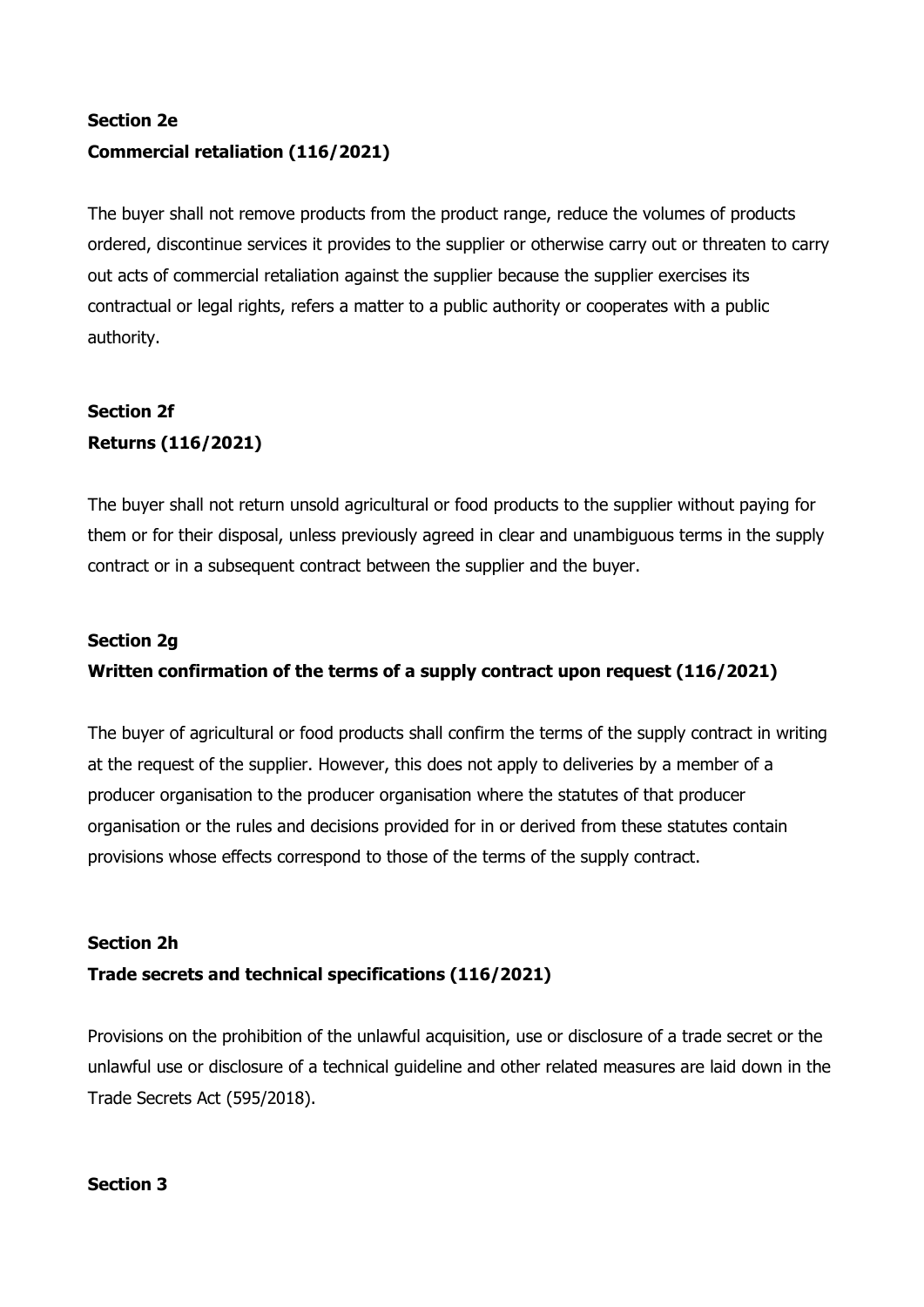### Conclusion of contracts and submission of offers for the supply of agricultural products

A contract concerning the supply of agricultural products from a producer to a medium-sized or larger food industry or wholesale or retail enterprise shall be concluded in writing, except in the case of sugar or a delivery by a member of a cooperative to the cooperative referred to in Article 148, paragraph 3 or Article 168, paragraph 5 of the Market Organisation Regulation. Provisions on the minimum content and time of conclusion of contracts are laid down in Article 148, paragraph 2 of the Market Organisation Regulation for raw milk and in Article 168, paragraph 4 for other agricultural products. Compliance with the requirements is the responsibility of the buyer.

The requirements referred to in subsection 1 above do not apply if the producer declares in writing that any or some of the requirements in question need not be complied with in respect of a given contract.

Provisions on the right of a producer and producer organisation to require an offer to be submitted in writing are laid down in Article 148, paragraph 1a of the Market Organisation Regulation for raw milk and in Article 168, paragraph 1a for agricultural products other than sugar.

## Section 4 Other prohibited terms (116/2021)

Provisions on the prohibition of using a term or applying a practice in contracts between traders that is unreasonable for the traders that are one of the parties to such contracts, considering the need for protection of such traders due to their weaker position and other relevant factors, are laid down in section 1 of the Act on the Regulation of Contract Terms between Businesses (1062/1993).

Provisions on the prohibition of using a practice in business operations that violates a good business practice or that is otherwise unfair to another trader are laid down in section 1 of the Unfair Business Practices Act (1061/1978).

Section 5 Food Market Ombudsman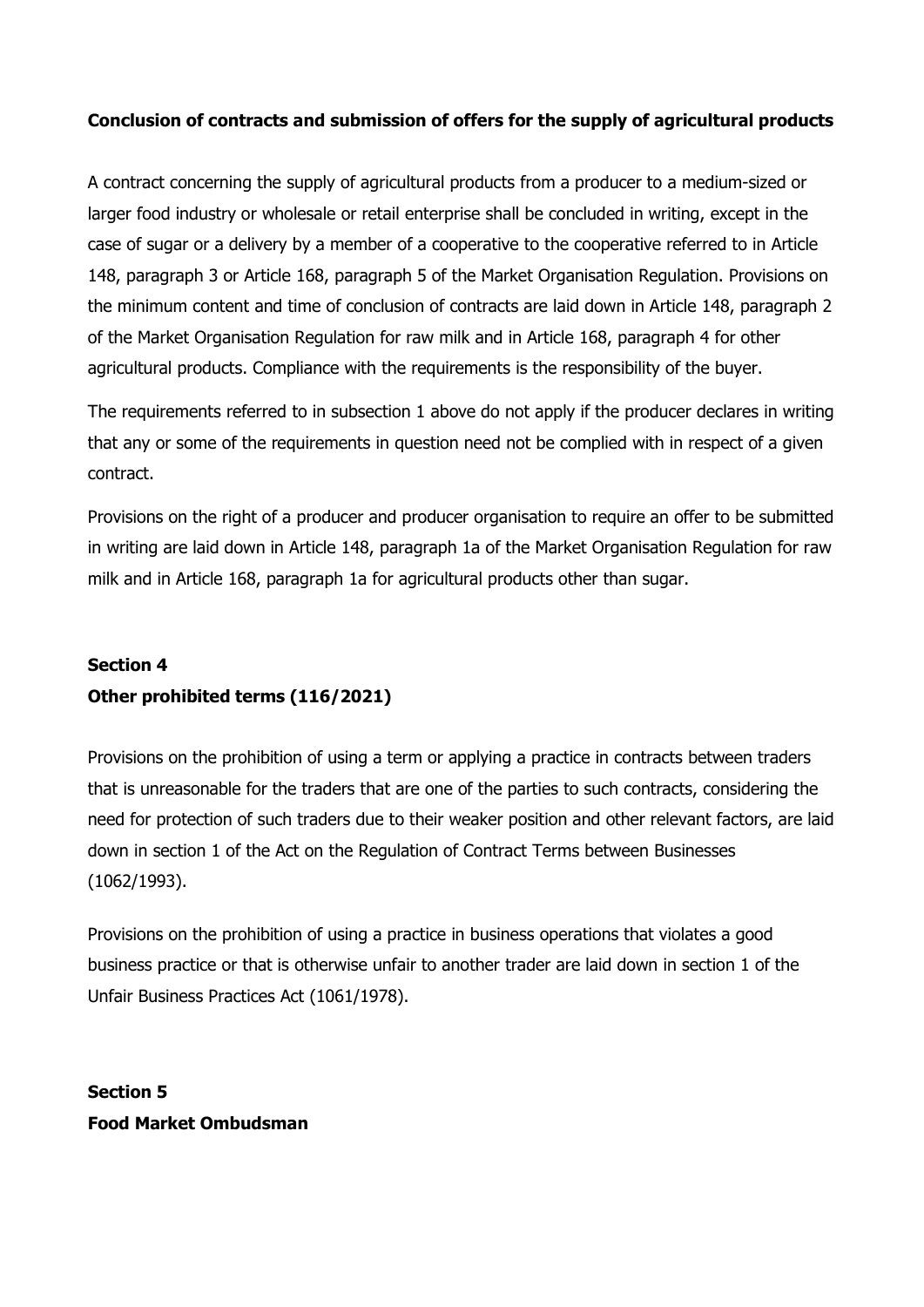In order to improve the functioning of the food market and to prevent practices that are contrary to good business practices, there is a Food Market Ombudsman in connection with the Finnish Food Authority. The Ombudsman is autonomous and independent in his or her operations.

The Food Market Ombudsman issues recommendations, opinions and proposals related to the functioning of the food supply chain and informs and advises food supply chain operators on good business practices. Prior to issuing a recommendation, the Ombudsman shall request an opinion from the self-regulatory body of the food supply chain.

The Food Market Ombudsman shall act especially in cases which are of considerable importance for the functioning of the food supply chain or where significant problems may be presumed to occur the most frequently.

### Section 6 Appointment and Office of the Food Market Ombudsman (116/2021)

The Food Market Ombudsman is appointed by the Government for a maximum term of five years at a time. The qualification requirements for the Food Market Ombudsman are a Master's degree, familiarity with the mandate of the position and leadership skills demonstrated in practice.

The Food Market Ombudsman has an Office with the necessary number of public officials working as rapporteurs and other staff. The Ombudsman approves the rules of procedure for the Office. The Finnish Food Authority is responsible for the administrative services of the Office. The Food Market Ombudsman appoints public officials and recruits other staff to the Office insofar it is not a question of persons responsible for administrative services at the Finnish Food Authority.

Further provisions on the qualification requirements and duties of the rapporteurs of the Office of the Food Market Ombudsman and the procedure for handling matters in the Office, the way in which administrative services are carried out in the Finnish Food Authority and other matters related to the organisation of the Food Market Ombudsman's duties are issued by government decree.

Section 7 Supervision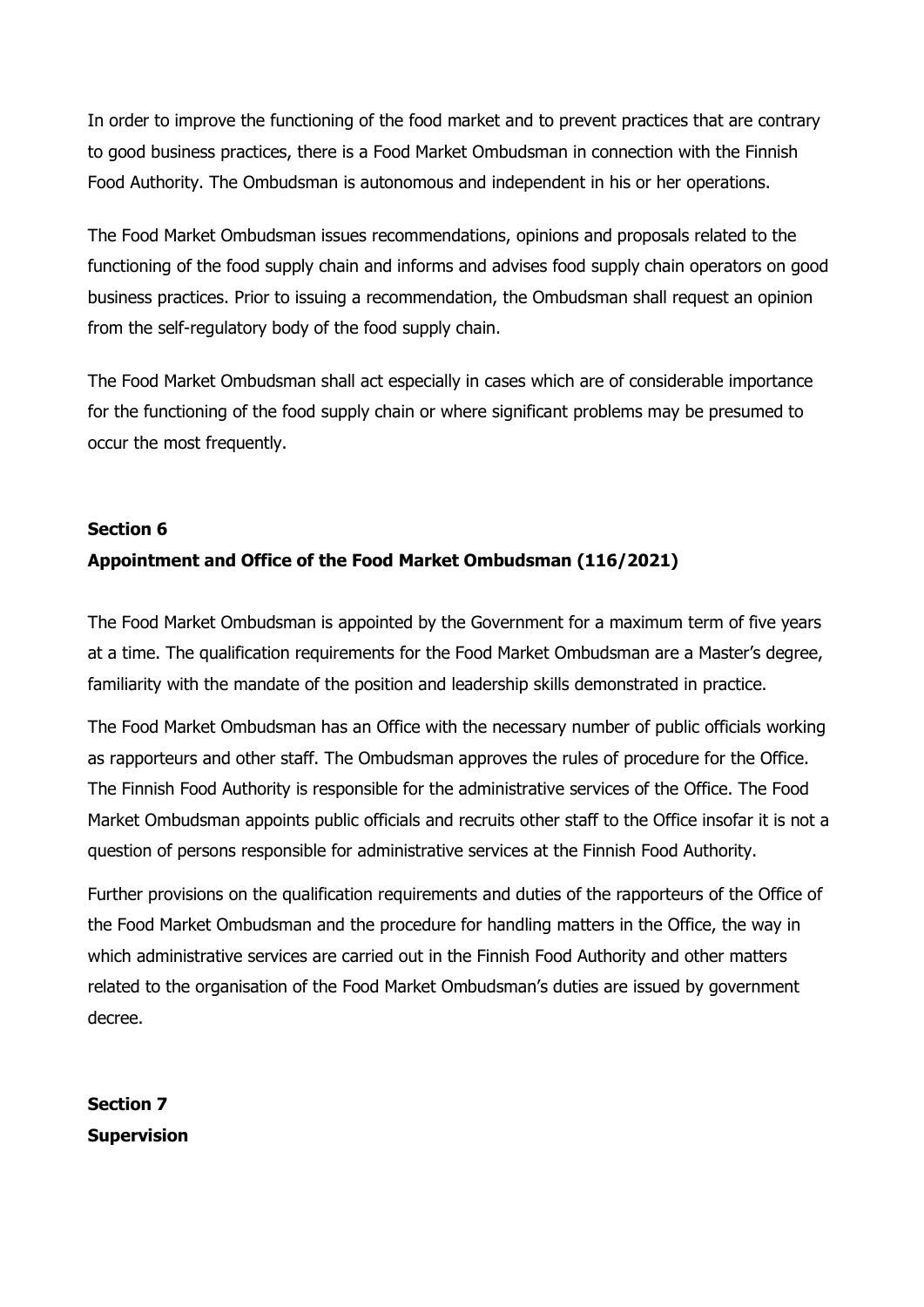The Food Market Ombudsman supervises compliance with section 3 and Articles 148 and 168 of the Market Organisation Regulation.

In addition, the Food Market Ombudsman supervises compliance with section 1 of the Act on the Regulation of Contract Terms between Businesses and section 1 of the Unfair Business Practices Act in respect of:

1) the sale of agricultural products from a producer to the food industry or to wholesale or retail trade;

2) the sale of agricultural or food products from the food industry to wholesale or retail trade.

The Food Market Ombudsman also supervises compliance with the provisions of sections 2a–2g and compliance with the prohibitions referred to in the Trade Secrets Act in the supply contracts referred to in section 1, subsection 2. (116/2021)

### Section 8

### Referral of a matter to the Food Market Ombudsman (116/2021)

A matter concerning an infringement of a provision that is subject to supervision by the Food Market Ombudsman under section 7, subsections 1 and 2 may be referred to the Food Market Ombudsman by:

1) a party to a contract;

2) an operator who is subject to a contractual term or whose operations may be damaged by it;

3) a registered association operating to protect the interests of traders.

A matter concerning an infringement of a provision that is subject to supervision by the Food Market Ombudsman under section 7, subsection 3 may be referred to the Food Market Ombudsman by:

1) a supplier;

2) a producer organisation, another organisation of suppliers or a group thereof at the request of a member or member organisation where the member considers that it has been affected by a prohibited term;

3) an independent and non-profit-making legal person representing suppliers at the request of a supplier.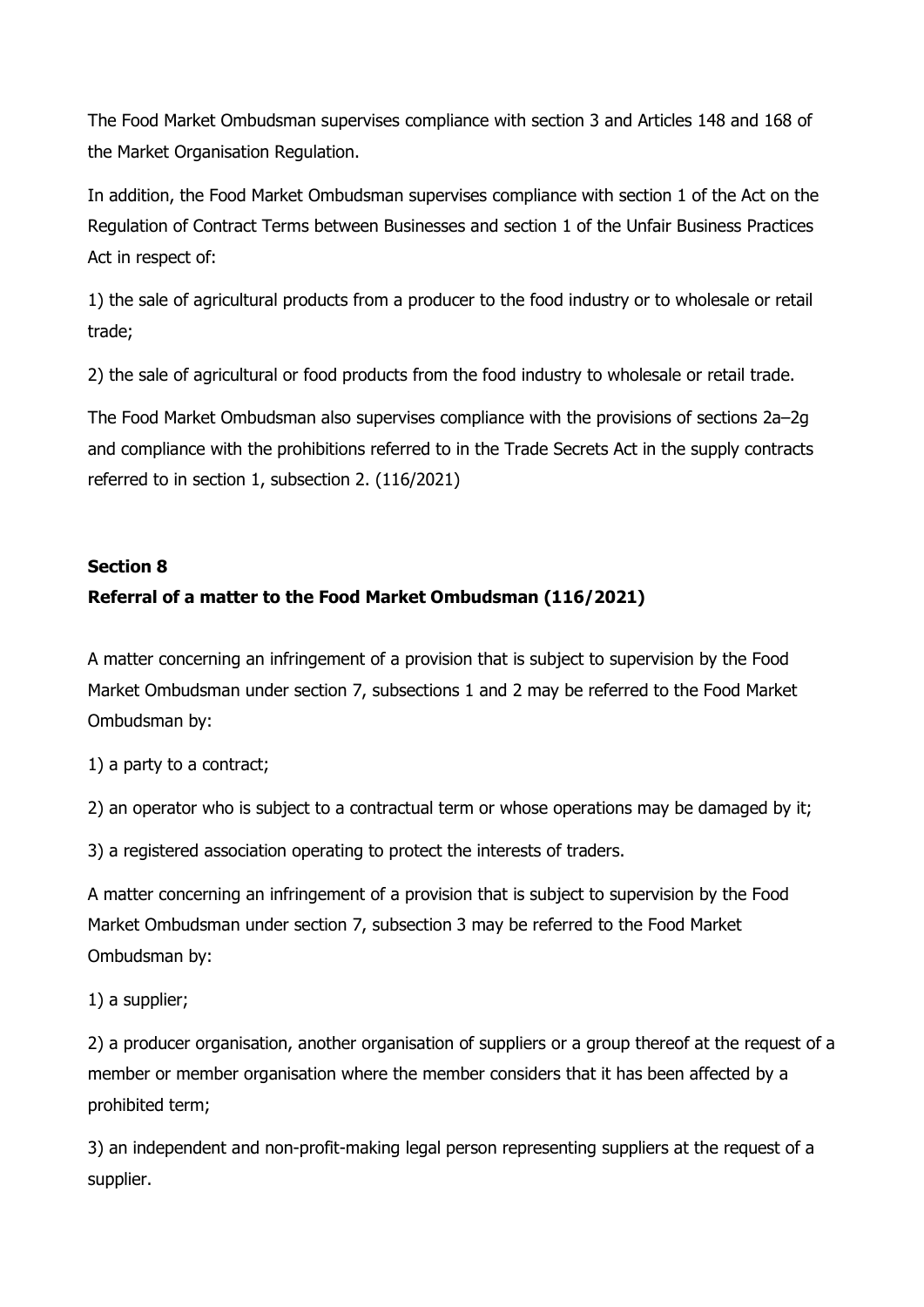The Food Market Ombudsman may also take up a matter referred to in section 7 on his or her own initiative.

#### Section 8a

### Consideration of a matter (116/2021)

In addition to the provisions of the Administrative Procedure Act (434/2003) on the consideration of a matter, the Food Market Ombudsman shall inform the referring party, within a reasonable period of time after the receipt of the notification, of how it intends to follow up on the matter. Where the grounds for acting on a matter are insufficient, the Food Market Ombudsman shall state the reasons within a reasonable period of time after the receipt of the notification. Where sufficient grounds for acting on a matter exist, the Food Market Ombudsman shall conduct and conclude an investigation within a reasonable period of time.

A trader has the right to be heard before the Food Market Ombudsman makes a proposal for a penalty payment referred to in this Act. The Food Market Ombudsman shall inform the trader in writing of the allegations made against it relating to the issues that have arisen during the investigation and of the grounds for these. The Food Market Ombudsman shall set a reasonable time period within which the trader may present its views in writing.

Upon request, the trader under investigation has the right to receive information on the documents concerning the investigation and the phase of the proceedings to the extent that this cannot harm the investigation of the matter, unless otherwise provided in the Act on the Openness of Government Activities (621/1999), this Act or the European Union laws.

The Food Market Ombudsman can use the information obtained from the trader under investigation only for the purpose for which it was gathered, unless the Food Market Ombudsman has initiated a new investigation.

#### Section 8b

#### Protection of certain information (116/2021)

In addition to the provisions on secrecy elsewhere in the law, the Food Market Ombudsman shall, upon request of the referring party, keep secret the identity of the referring party and the operators referred to in section 8 represented by the party and other information related to the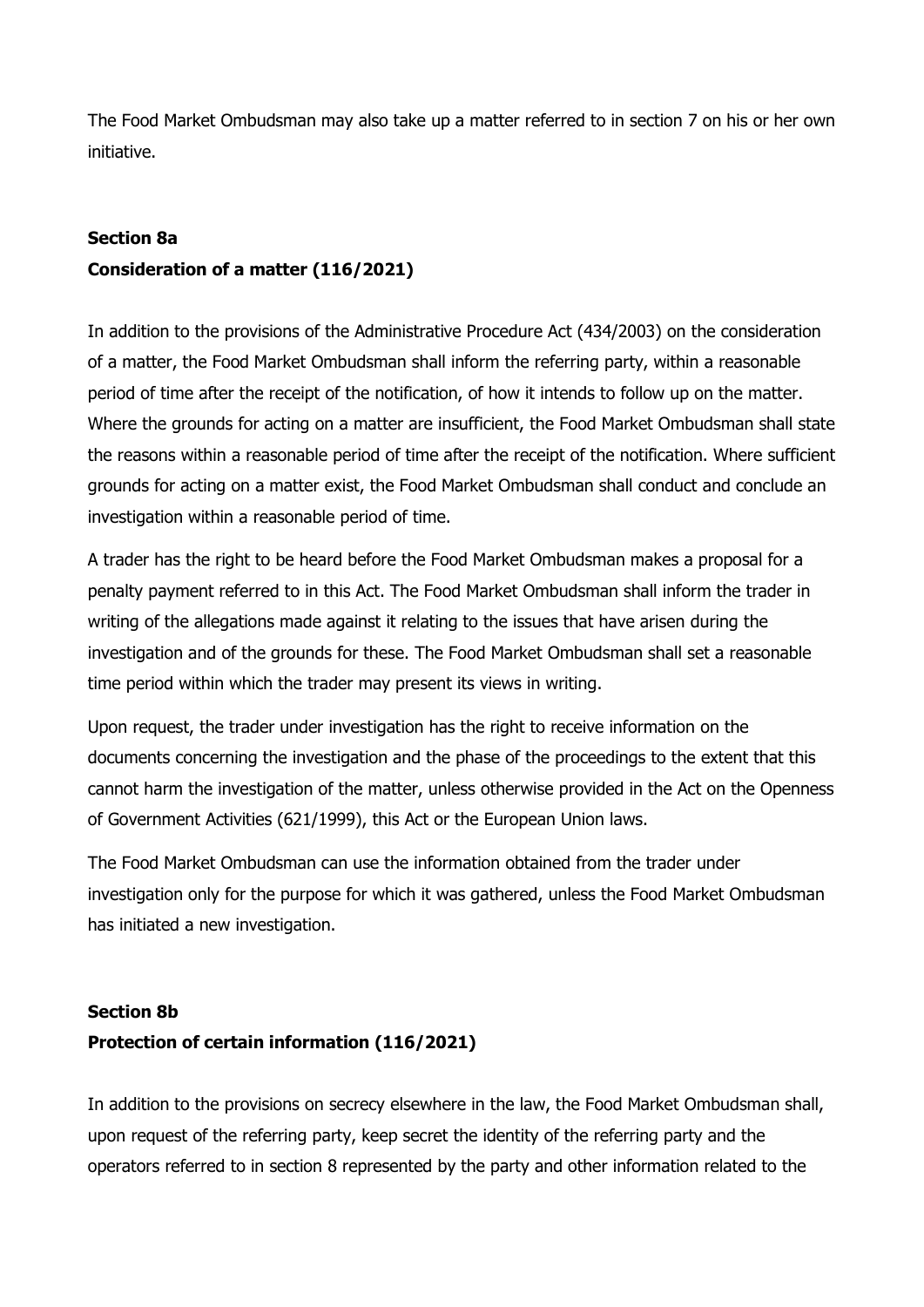consideration of the matter identified by the referring party if, based on the circumstances, their disclosure can be deemed to be harmful to their interests.

However, should non-disclosure of information endanger the parties' right to be heard or to a fair trial, the Food Market Ombudsman shall not keep such information secret. In this event, the Food Market Ombudsman shall give the notifying party an opportunity to withdraw his or her notification. If the notifying party declares that he or she will withdraw the notification, the consideration of the matter lapses. However, if the Food Market Ombudsman deems it possible to continue the consideration of the matter without disclosing the information referred to in subsection 1, the consideration may continue.

#### Section 9

#### Negotiation and promotion of reconciliation

If the Food Market Ombudsman suspects an infringement of a regulation related to his or her supervisory mandate, he or she shall seek to persuade the trader to voluntarily discontinue any illegal activities through negotiations.

Where necessary, the Food Market Ombudsman may assist the parties in a dispute by investigating the matter and seeking to promote its amicable settlement.

# Section 10 Reprimand (116/2021)

Where a buyer acts in breach of sections 2a–2g or 3 or of Article 148 or 168 of the Market Organisation Regulation and the infringement is negligible, the Food Market Ombudsman may issue a reprimand to the buyer.

A reprimand may be issued if the matter does not warrant more stringent measures.

No reprimand shall be issued if the party concerned has taken corrective action on its own initiative immediately after having observed a practice referred to in subsection 1.

Section 11 Public warning (116/2021)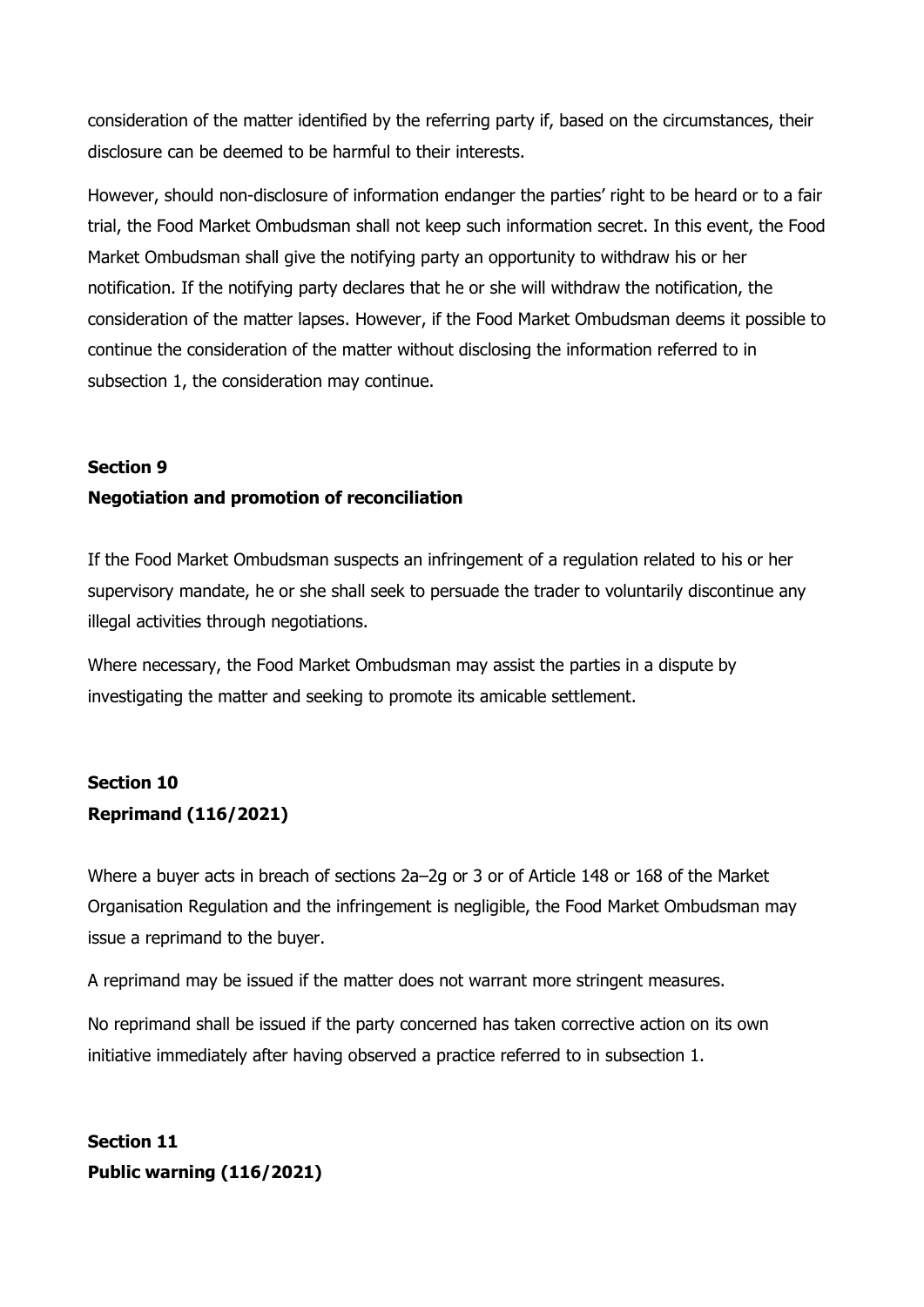Where a buyer intentionally or through negligence infringes the requirements laid down in sections 2a–2g or 3 or in Articles 148 or 168 of the Market Organisation Regulation and the infringement is not negligible, the Food Market Ombudsman may issue a public warning to the buyer. A public warning may be issued if the infringement does not warrant more stringent measures. A public warning may also be issued to a trader or group of traders to which the business operations involved in the infringement have been transferred as a result of a corporate acquisition or other transaction.

The Food Market Ombudsman shall publish information on a public warning without delay after the trader concerned has been notified of the decision and the decision has become legally valid. The publication shall indicate the nature and type of the infringement and the trader responsible for the infringement. The information shall be kept on the Food Market Ombudsman's website for a period of one year.

## Section 11a Prohibition imposed by the Food Market Ombudsman (116/2021)

Where a buyer infringes the provisions of sections 2a–2g or 3 or Article 148 or 168 of the Market Organisation Regulation, the Food Market Ombudsman shall forbid the buyer from continuing or repeating the practice. For specific reasons, such a prohibition may also be addressed to a person employed by the buyer or another party operating on its behalf.

A notice of a conditional fine may be issued to enforce the prohibition. Provisions on issuing a notice of a conditional fine and ordering it to be paid are laid down in the Act on Conditional Fines (1113/1990).

## Section 12 Prohibition imposed by the Market Court

Provisions on the Food Market Ombudsman's right to initiate a case concerning the imposition of a prohibition and a conditional fine before the Market Court are laid down in chapter 5, section 2 of the Market Court Proceedings Act (100/2013).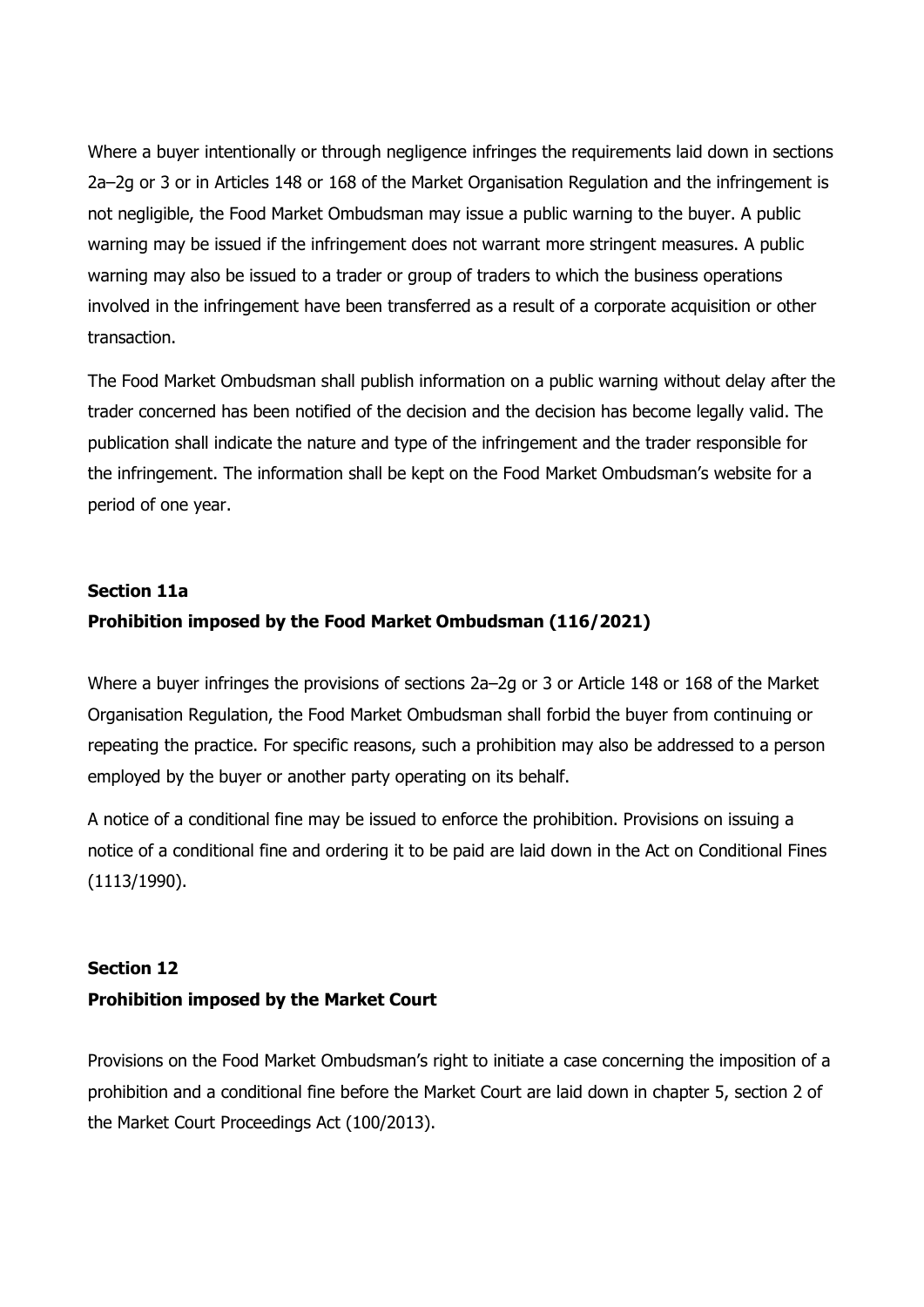Provisions on the imposition of a prohibition referred to in section 4, subsection 1 above by a decision of the Market Court are laid down in section 2 of the Act on the Regulation of Contract Terms between Businesses.

Provisions on the prohibition of a practice referred to in section 4, subsection 2 above by a decision of the Market Court are laid down in section 6 of the Unfair Business Practices Act.

### Section 12a

#### Penalty payment (116/2021)

Where a buyer intentionally or through negligence infringes a requirement or prohibition referred to in sections 2a–2g or 3 or in Article 148 or 168 of the Market Organisation Regulation and if the infringement is serious, prolonged or repeated, a food market penalty payment may be imposed on the buyer. A penalty payment may also be imposed on a trader or a group of traders to which the business operations involved in the infringement have been transferred as a result of a corporate acquisition or other transaction.

The amount of the penalty payment is based on an overall assessment and, in determining it, account shall be taken of the nature and extent, degree of gravity and duration of the infringement. The penalty payment shall not exceed one per cent of the turnover of the operator purchasing the products from the sale of products falling within the scope of this Act for the year in which the operator was last involved in the infringement. If the buyer is a public authority, the penalty payment shall not exceed one per cent of the value of the annual purchases of products falling within the scope of this Act.

A penalty payment shall not be sought or imposed if the infringement is negligible or if the imposition of a penalty payment is to be deemed manifestly unreasonable. A penalty payment may be waived where the same operator has been ordered to pay a conditional fine on the same grounds. A penalty payment shall not be imposed on a party suspected of the same act in a pretrial investigation, consideration of charges or a criminal matter pending before a court of law, or where a charge against the party for the same act has been settled by a legally valid decision by a court of law.

## Section 12b Imposition and enforcement of a penalty payment (116/2021)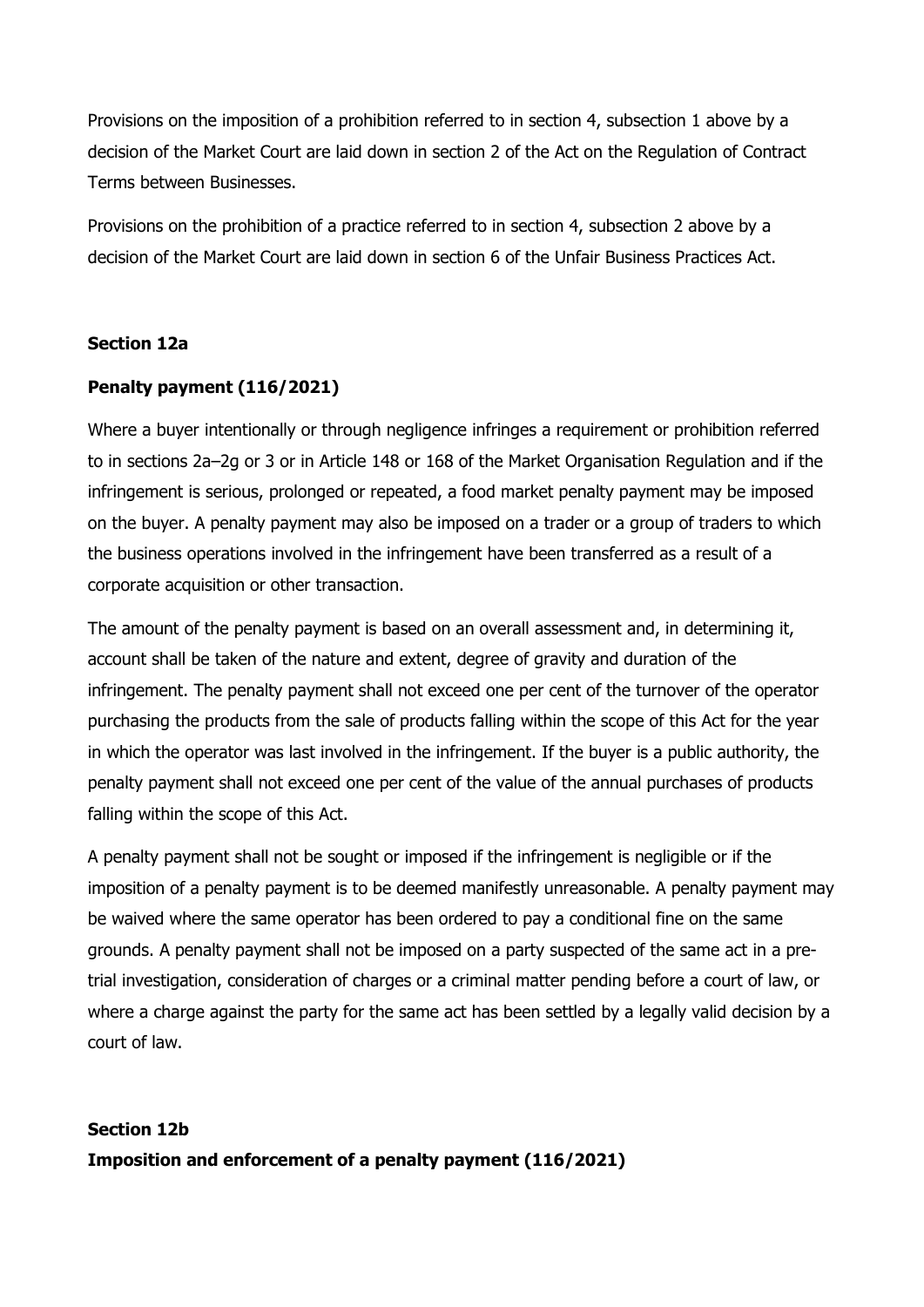A penalty payment is imposed by the Market Court upon a proposal by the Food Market Ombudsman.

The responsibility for enforcing a penalty payment rests with the Legal Register Centre. Provisions on the enforcement of a penalty payment ordered to be paid under this Act are laid down in the Act on the Enforcement of a Fine (672/2002). A penalty payment will expire five years after the date of a decision regarding the penalty payment that has become legally valid.

A penalty payment is ordered to be paid to the State. No penalty payment shall be imposed where the application to impose it has not been submitted to the Market Court within five years of the date when the infringement ended.

#### Section 12c

#### Measures related to trade secrets and technical guidelines (116/2021)

In contractual relationships referred to in section 1, subsection 2, the Food Market Ombudsman may assist the holder of a trade secret or technical guideline, at his or her request, with initiating and handling a prohibition, compensation and other action referred to in the Trade Secrets Act in a court of law.

Provisions on securing the provision of evidence in cases concerning compensation for damage or the imposition of a prohibition arising from the unlawful use or disclosure of a trade secret or technical guideline referred to in the Trade Secrets Act are laid down in the Act on Securing the Provision of Evidence in Civil Cases Concerning Industrial Property Rights and Copyright (344/2000).

## Section 12d Reference to the Criminal Code (116/2021)

Provisions on the punishment for business espionage are laid down in chapter 30, section 4, for violation of a business secret in section 5 and for misuse of a business secret in section 6 of the Criminal Code of Finland (39/1889), and those for a secrecy offence in chapter 38, section 1 and for secrecy violation in section 2 of the said Act.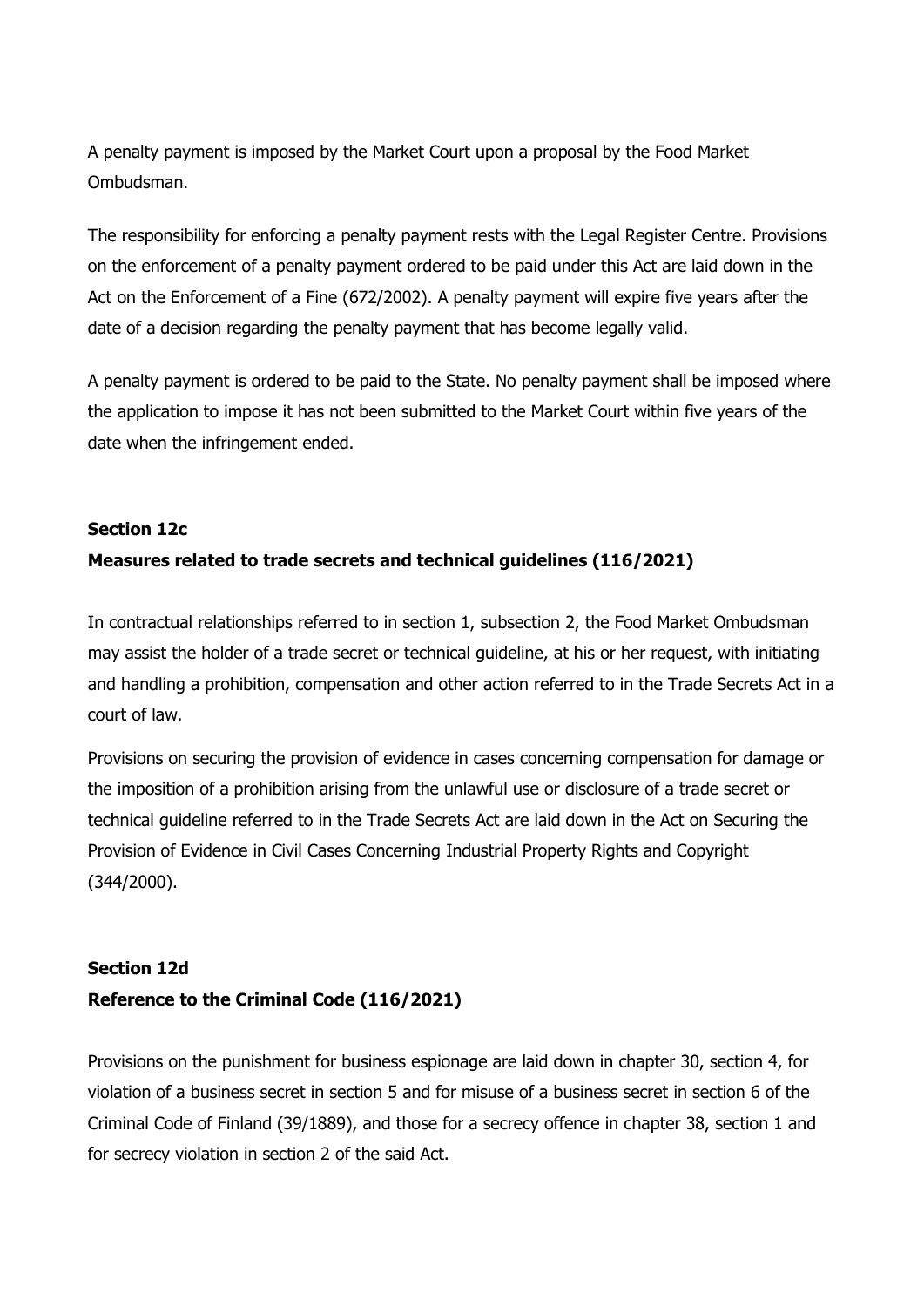# Section 13 Obligation to provide information (116/2021)

Notwithstanding secrecy provisions, a trader is obliged, upon request, to provide the Food Market Ombudsman or a public official in the service of his or her Office, free of charge, with the information and documents necessary to ensure compliance with the requirements and prohibitions referred to in this Act that under section 7 are subject to supervision by the Food Market Ombudsman. However, the trader does not have an obligation to provide the Food Market Ombudsman with information or documents containing correspondence between an outside legal consultant and the client that is to be considered confidential. In responding to questions raised by the Food Market Ombudsman, the trader shall not be required to admit that it has acted in contravention of this Act.

The Food Market Ombudsman may issue a notice of a conditional fine to enforce the duty of disclosure. Provisions on imposing a notice of a conditional fine and ordering the payment of a conditional fine are laid down in the Act on Conditional Fines.

## Section 13a Inspections (116/2021)

In matters subject to supervision by the Food Market Ombudsman, the Food Market Ombudsman and a public official at the service of his or her Office carrying out an inspection have the right to carry out unannounced inspections at the premises of operators obliged to comply with the requirements and prohibitions referred to in this Act which are necessary to ensure compliance with such requirements and prohibitions. However, inspections shall not be carried out in premises that are subject to domestic privacy provisions. The provisions of section 39 of the Administrative Procedure Act shall be complied with in the inspections.

The Food Market Ombudsman and a public official at the service of his or her Office conducting an inspection shall have the right to examine, regardless of the recording medium, the business correspondence, accounts, data processing records, other documents and data of a trader and a group of traders that may be relevant for monitoring the compliance with this Act and to take copies of these. He or she may also request explanations of facts and documents related to the subject matter and purpose of the inspection from all representatives or members of staff of the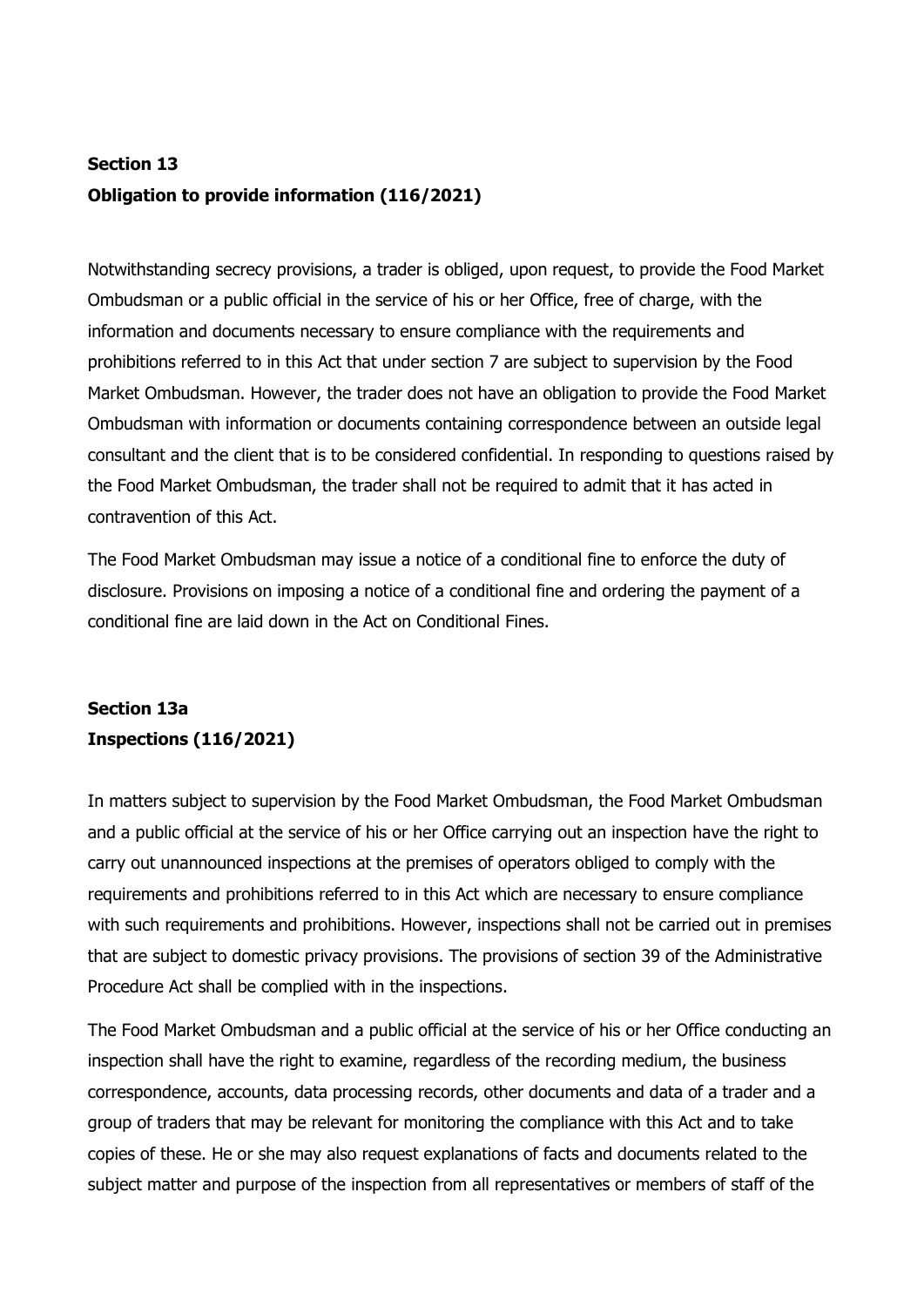trader or the group of traders and to store the responses received. He or she shall also have the right to seal the premises or accounts, documents and data for the period of conducting the inspection and to the extent necessary for it.

The Food Market Ombudsman and a public official at the service of his or her Office carrying out an inspection shall also have the right to obtain all information necessary for carrying out the inspection from an enterprise which processes information referred to in subsection 2 at the request of the trader being inspected or otherwise as part of the service offered to the trader. If the disclosure of the information to a public official carrying out the inspection results in costs to the enterprise which processes the information at the request of the trader being inspected or otherwise as part of the service offered to it, the trader or the group of traders being inspected shall bear the costs, unless otherwise agreed by the parties.

Provisions on the obligation of the police to provide executive assistance are laid down in chapter 9, section 1 of the Police Act (872/2011).

#### Section 13b

#### Exchange of information between public authorities (116/2021)

Notwithstanding secrecy provisions, the Food Market Ombudsman and a public official in the service of his or her Office shall also have the right to receive, free of charge, any information necessary to determine whether an infringement referred to in sections 2a–2h, 3 or 4 has taken place from public authorities referred to in subsection 2 or other bodies responsible for managing a public duty.

The Food Market Ombudsman may, on his or her own initiative and notwithstanding secrecy provisions, disclose information or a document received or drawn up in connection with the management of the duties laid down in this Act if this is necessary for:

1) the Finnish Competition and Consumer Authority for the purpose of investigating the restraints on competition referred to in chapters 2 or 4a of the Competition Act (948/2011) or the control of concentrations referred to in chapter 4;

2) the Finnish Tax Administration for duties related to the assessment and collection of taxes, tax control, collection of charges or recovery of taxes and charges;

3) the pre-trial investigation authorities for the purpose of preventing, uncovering or investigating criminal offences or submitting cases to prosecutors for consideration of charges, or for other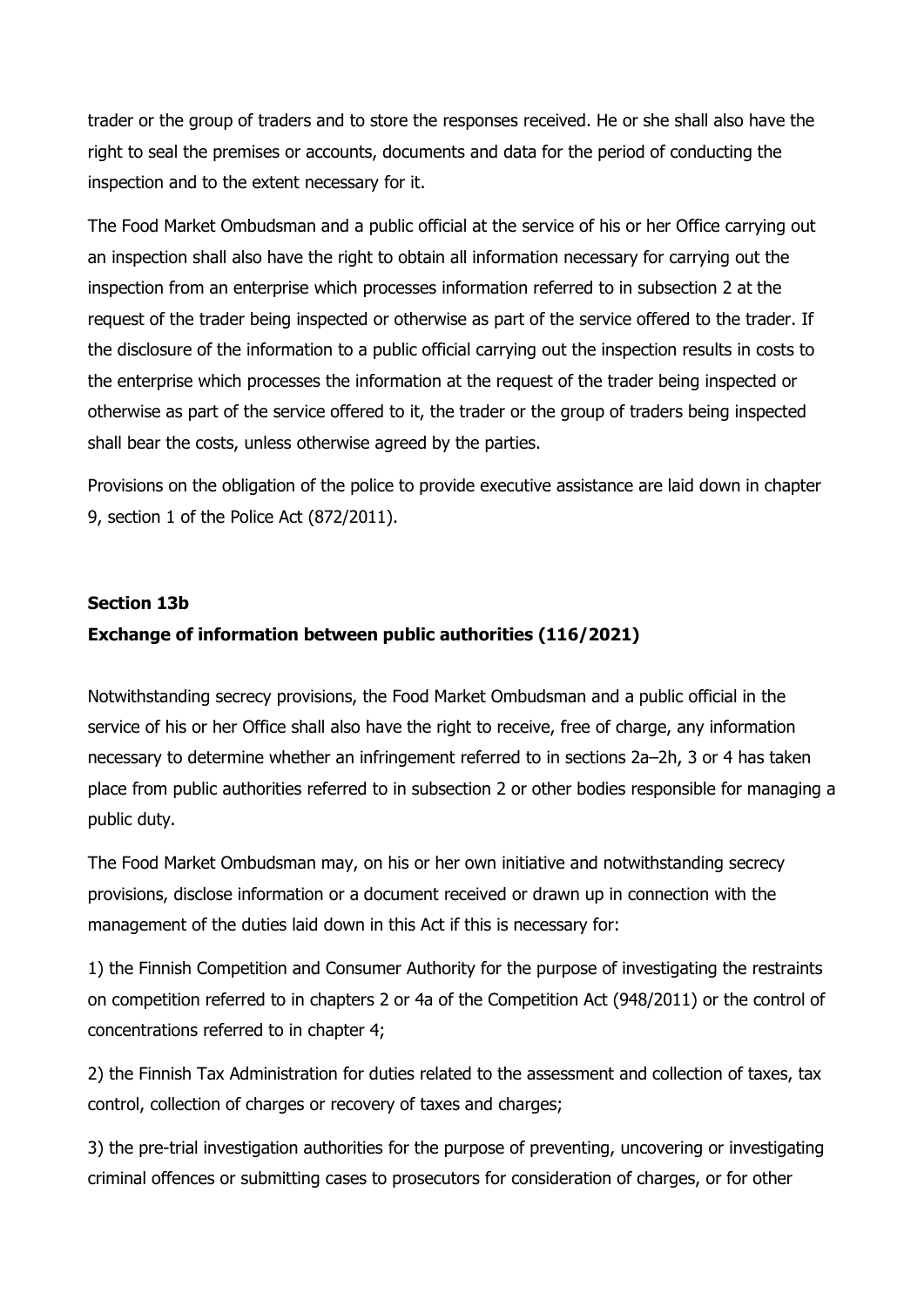duties of the pre-trial investigation authorities in accordance with the purpose of collecting and storing information;

4) the Finnish Food Authority, the National Supervisory Authority for Welfare and Health, the Centres for Economic Development, Transport and the Environment, the Regional State Administrative Agencies, the Customs and local governments for the purpose of monitoring the requirements concerning agricultural or food products falling within their respective competences or of ensuring the conditions for granting aid related to these.

Provisions on the disclosure of a confidential document held by the Food Market Ombudsman to a foreign authority are laid down in section 30 of the Act on the Openness of Government Activities.

## Section 13c Retention of information (116/2021)

The Food Market Ombudsman shall retain the necessary information regarding the consideration of matters. The information shall be deleted five years after notification has been made, unless further retention of the data is necessary in order to protect the rights of a person who is subject to a criminal investigation, pending court proceedings or official investigation, or of a notifier or a person subject to the notification. The need for further retention of data shall be examined no later than three years after the previous review.

## Section 14 Request for review (116/2021)

Provisions on request for judicial review to administrative courts are laid down in the Administrative Judicial Procedure Act (808/2019). However, a judicial review of a decision of the Food Market Ombudsman concerning a public warning or prohibition is requested at the Market Court. The provisions of the Market Court Proceedings Act apply to request for review.

A judicial review of a decision of the Market Court regarding a penalty payment may be requested by appeal to the Supreme Administrative Court without leave to appeal. A judicial review of a decision of the Market Court regarding a public warning or prohibition may be requested by appeal to the Supreme Administrative Court if the Supreme Administrative Court grants leave to appeal.